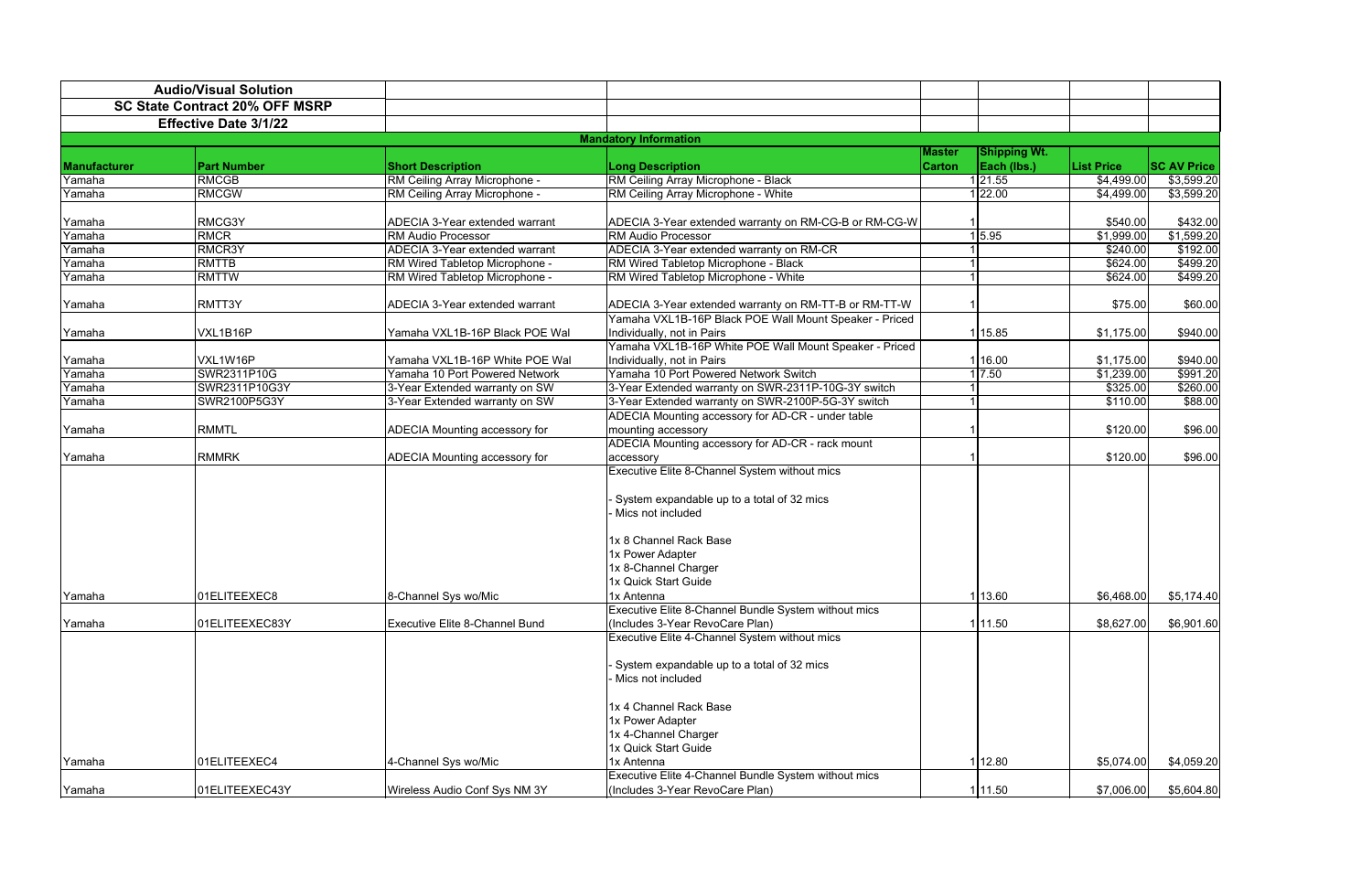| Yamaha | 01ELITEEXEC2        | Executive Elite 2 Channel syst | Executive Elite 2 Channel system, w/o mics                    | 1 12.60 | \$1,295.00  | \$1,036.00 |
|--------|---------------------|--------------------------------|---------------------------------------------------------------|---------|-------------|------------|
|        |                     |                                | Executive Elite 2 Channel system, w/o mics, 3 year revoCARE   |         |             |            |
| Yamaha | 01ELITEEXEC23Y      | Executive Elite 2 Channel syst | Elite                                                         | 1 11.50 | \$1,769.00  | \$1,415.20 |
| Yamaha | 01ELITEEXEC862GSA   | Wireless Audio Conf Sys 8 Mic  | Elite 8 Channel system, GSA, 6 directional, 2 wearable mic    | 114.50  | \$9,915.00  | \$7,932.00 |
|        |                     |                                | Elite 8 Channel system, GSA, 6 directional, 2 wearable mic, 3 |         |             |            |
| Yamaha | 01ELITEEXEC862GSA3Y | Wireless Audio Conf Sys 8M 3Y  | vear revocare                                                 | 114.50  | \$12,074.00 | \$9,659.20 |
| Yamaha | 01ELITEEXEC8080GSA  | Wireless Audio Conf Sys 8 Mic  | Elite 8 Channel system, GSA, 8 directional                    | 14.50   | \$9,915.36  | \$7,932.29 |
|        |                     |                                | Elite 8 Channel system, GSA, 2 directional, 1 wearable mic, 2 |         |             |            |
| Yamaha | 01ELITEEXEC82123GSA | Wireless Audio Conf Sys 8 Mic  | Omni, 3 XLR                                                   | 16.00   | \$10,077.60 | \$8,062.08 |
| Yamaha | 01ELITEEXEC431GSA   | Wireless Audio Conf Sys 4 Mic  | Elite 4 Channel system, GSA, 3 directional, 1 wearable mic    |         | \$6,798.00  | \$5,438.40 |
|        |                     |                                | Elite 4 Channel system, GSA, 3 directional, 1 wearable mic, 3 |         |             |            |
| Yamaha | 01ELITEEXEC431GSA3Y | Wireless Audio Conf Sys 4M 3Y  | vear revocare                                                 | 17.50   | \$8,730.00  | \$6,984.00 |
|        |                     |                                | Executive Elite Wearable / Lapel Style Microphone             |         |             |            |
|        |                     |                                | Uses Li-Ion battery                                           |         |             |            |
|        |                     |                                | Charge time: 2 hours                                          |         |             |            |
| Yamaha | 01ELITEMICWR        | Wearable/Lapel Style Mic       | Talk time: 8 hours                                            | 1 0.20  | \$430.92    | \$344.74   |
|        |                     |                                | <b>Executive Elite Table Omni-directional Microphone</b>      |         |             |            |
|        |                     |                                | Uses 2xAA Rechargeable NiMH batteries                         |         |             |            |
|        |                     |                                | Charge time: 3 hours                                          |         |             |            |
| Yamaha | 01ELITEMICOM        | Table Omni-Directional Mic     | Talk time: 12 hours                                           | 1 0.40  | \$430.92    | \$344.74   |
|        |                     |                                | Executive Elite Table Directional Microphone                  |         |             |            |
|        |                     |                                |                                                               |         |             |            |
|        |                     |                                | Uses 2xAA Rechargeable NiMH batteries                         |         |             |            |
|        |                     |                                | Charge time: 3 hours                                          |         |             |            |
| Yamaha | 01ELITEMICDR        | <b>Table Directional Mic</b>   | Talk time: 12 hours                                           | 1 0.40  | \$430.92    | \$344.74   |
|        |                     |                                | Executive Elite TA4 Microphone Adapter (Belt Pack)            |         |             |            |
|        |                     |                                | Uses 2xAA Rechargeable NiMH batteries                         |         |             |            |
|        |                     |                                | Charge time: 3 hours                                          |         |             |            |
| Yamaha | 01ELITEMICTA4       | TA4 Mic Adapter (Belt Pack)    | Talk time: 12 hours                                           | 1 0.20  | \$485.00    | \$388.00   |
|        |                     |                                | Executive Elite XLR Microphone Adapter                        |         |             |            |
| Yamaha | 01ELITEMICXLR       | <b>XLR Microphone Adapter</b>  | Works with dynamic microphones                                | 1 0.20  | \$485.00    | \$388.00   |
|        |                     |                                | Executive Elite 6" Gooseneck Microphone                       |         |             |            |
|        |                     |                                |                                                               |         |             |            |
|        |                     |                                | Uses 2xAA Rechargeable NiMH batteries                         |         |             |            |
|        |                     |                                | Charge time: 3 hours                                          |         |             |            |
| Yamaha | 01ELITEMICGN6       | 6" Gooseneck Mic               | Talk time: 12 hours                                           | 1 0.80  | \$614.52    | \$491.62   |
|        |                     |                                | Executive Elite 12" Gooseneck Microphone                      |         |             |            |
|        |                     |                                | Uses 2xAA Rechargeable NiMH batteries                         |         |             |            |
|        |                     |                                | Charge time: 3 hours                                          |         |             |            |
| Yamaha | 01ELITEMICGN12      | 12" Gooseneck Mic              | Talk time: 12 hours                                           | 1 0.80  | \$614.52    | \$491.62   |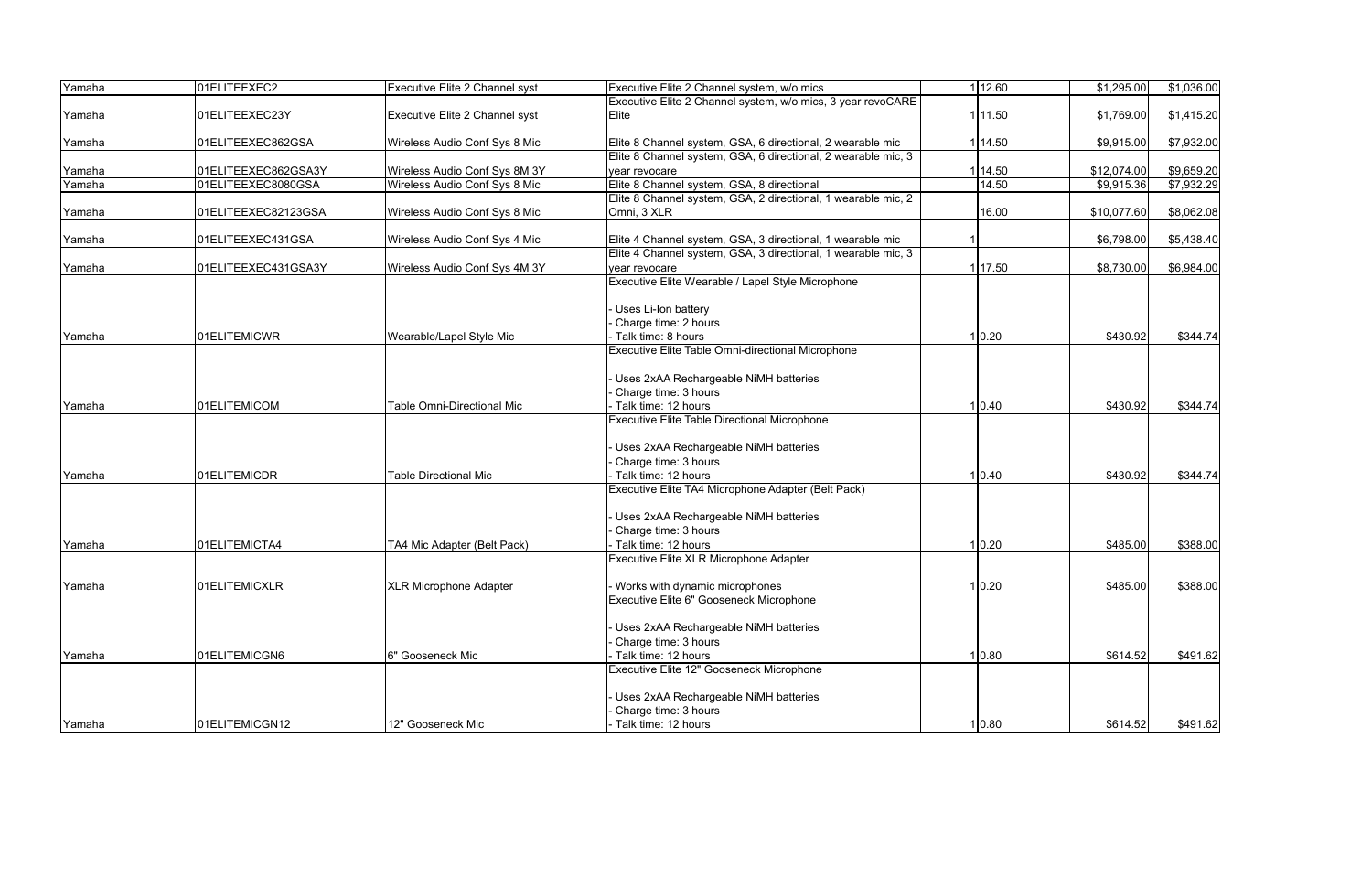|        |                 |                                | Executive Elite 8-Channel Gold revoCARE, Three Year<br>(includes coverage for up to 8 Executive Elite microphones) |          |             |             |
|--------|-----------------|--------------------------------|--------------------------------------------------------------------------------------------------------------------|----------|-------------|-------------|
| Yamaha | 10EXTSERV3YEEL8 | 8-Channel Gold revoCare, 3 Yea | Must be purchased within 60 days of the equipment<br>purchase                                                      |          | \$2,159.00  | \$1,727.20  |
|        |                 |                                |                                                                                                                    |          |             |             |
|        |                 |                                | Executive Elite 4-Channel Gold revoCARE, Three Year<br>(includes coverage for up to 4 Executive Elite microphones) |          |             |             |
|        |                 |                                |                                                                                                                    |          |             |             |
| Yamaha | 10EXTSERV3YEEL4 | 4-Channel Gold revoCare, 3 Yea | Must be purchased within 60 days of the equipment<br>purchase                                                      |          | \$1,932.00  | \$1,545.60  |
|        |                 |                                | 3Y revoCARE Elite 2 channel (Executive Elite includes                                                              |          |             |             |
| Yamaha | 10EXTSERV3YEEL2 | 3Y revoCARE Elite 2 channel (E | coverage for up to 2 mics)                                                                                         |          | \$474.00    | \$379.20    |
|        |                 |                                | <b>Executive Elite Cross-Over Adapter</b>                                                                          |          |             |             |
|        |                 |                                | Allows constant powering of any tabletop microphone                                                                |          |             |             |
| Yamaha | 05ELITECROV     | <b>Cross-Over Adapter</b>      | Includes options for permanent placement of the microphone                                                         | 1 0.80   | \$75.00     | \$60.00     |
|        |                 |                                |                                                                                                                    |          |             |             |
|        |                 |                                | Executive Elite Cross-Over Adapter (4-Pack)                                                                        |          |             |             |
|        |                 |                                | - Allows constant powering of any tabletop microphone                                                              |          |             |             |
| Yamaha | 05ELITECROV4    | Cross-Over Adapter - 4 Pack    | Includes options for permanent placement of the microphone                                                         | 1 0.80   | \$226.00    | \$180.80    |
| Yamaha | 07ANTCEIMNTKIT  | Remote Antenna Drop Ceil Mnt K | Remote Antenna Drop Ceiling Mount Kit                                                                              | 0.20     | \$129.00    | \$103.20    |
| Yamaha | 02ELITEREMANT4  | 4 Channel Remote Antenna       | Executive Elite 4 Channel Remote Antenna                                                                           |          | \$1,299.00  | \$1,039.20  |
| Yamaha | 02ELITEREMANT8  | 8 Channel Remote Antenna       | Executive Elite 8 Channel Remote Antenna                                                                           | 1.00     | \$1,499.00  | \$1,199.20  |
|        |                 |                                | Yamaha YAI-1, Conference Ensemble for Boardroom, Black                                                             |          |             |             |
| Yamaha | YAI1BRBK        | Yamaha YAI-1, Conference Ensem | <b>Speakers</b>                                                                                                    |          | \$16,199.00 | \$12,959.20 |
|        |                 |                                | Yamaha YAI-1, Conference Ensemble for Boardroom, White                                                             |          |             |             |
| Yamaha | YAI1BRWH        | Yamaha YAI-1, Conference Ensem | <b>Speakers</b>                                                                                                    |          | \$16,199.00 | \$12,959.20 |
|        |                 |                                | Yamaha YAI-1, Conference Ensemble for Boardroom, No                                                                |          |             |             |
| Yamaha | YAI1BRNS        | Yamaha YAI-1, Conference Ensem | <b>Speakers</b>                                                                                                    |          | \$14,039.00 | \$11,231.20 |
|        |                 |                                | Yamaha YAI-1, Conference Ensemble for Conference Room,                                                             |          |             |             |
| Yamaha | YAI1CRBK        | Yamaha YAI-1, Conference Ensem | <b>Black Speakers</b>                                                                                              | 1 115.00 | \$15,119.00 | \$12,095.20 |
|        | YAI1CRWH        | Yamaha YAI-1, Conference Ensem | Yamaha YAI-1, Conference Ensemble for Conference Room,<br><b>White Speakers</b>                                    |          |             |             |
| Yamaha |                 |                                | Yamaha YAI-1, Conference Ensemble for Conference Room,                                                             |          | \$15,199.00 | \$12,159.20 |
| Yamaha | YAI1CRNS        | Yamaha YAI-1, Conference Ensem | No Speakers                                                                                                        |          | \$12,959.00 | \$10,367.20 |
|        |                 |                                | Yamaha Conference Ensemble for Boardroom, black speaker,                                                           |          |             |             |
| Yamaha | YAI1BXBK        | Yamaha Conference Ensemble for | 16 microphones                                                                                                     |          | \$32,398.00 | \$25,918.40 |
|        |                 |                                | Yamaha Conference Ensemble for Conferenceroom, black                                                               |          |             |             |
| Yamaha | YAI1CXBK        | Yamaha Conference Ensemble for | speaker, 16 microphones                                                                                            |          | \$30,238.00 | \$24,190.40 |
|        |                 |                                | Yamaha Conference Ensemble for Boardroom, white speaker,                                                           |          |             |             |
| Yamaha | YAI1BXWH        | Yamaha Conference Ensemble for | 16 microphones                                                                                                     |          | \$32,398.00 | \$25,918.40 |
|        |                 |                                | Yamaha Conference Ensemble for Conferenceroom, white                                                               |          |             |             |
| Yamaha | YAI1CXWH        | Yamaha Conference Ensemble for | speaker, 16 microphones                                                                                            |          | \$30,238.00 | \$24,190.40 |
|        |                 |                                | Yamaha Conference Ensemble for Boardroom, no speakers,                                                             |          |             |             |
| Yamaha | YAI1BXNS        | Yamaha Conference Ensemble for | 16 microphones                                                                                                     |          | \$25,918.00 | \$20,734.40 |
|        |                 |                                | Yamaha Conference Ensemble for Conferenceroom, no                                                                  |          |             |             |
| Yamaha | YAI1CXNS        | Yamaha Conference Ensemble for | speakers, 16 microphones                                                                                           |          | \$23,758.00 | \$19,006.40 |
| Yamaha | 10ESB1090       | Yamaha Enterprise Soundbar     | Yamaha Enterprise Soundbar                                                                                         | 1 9.80   | \$274.00    | \$219.20    |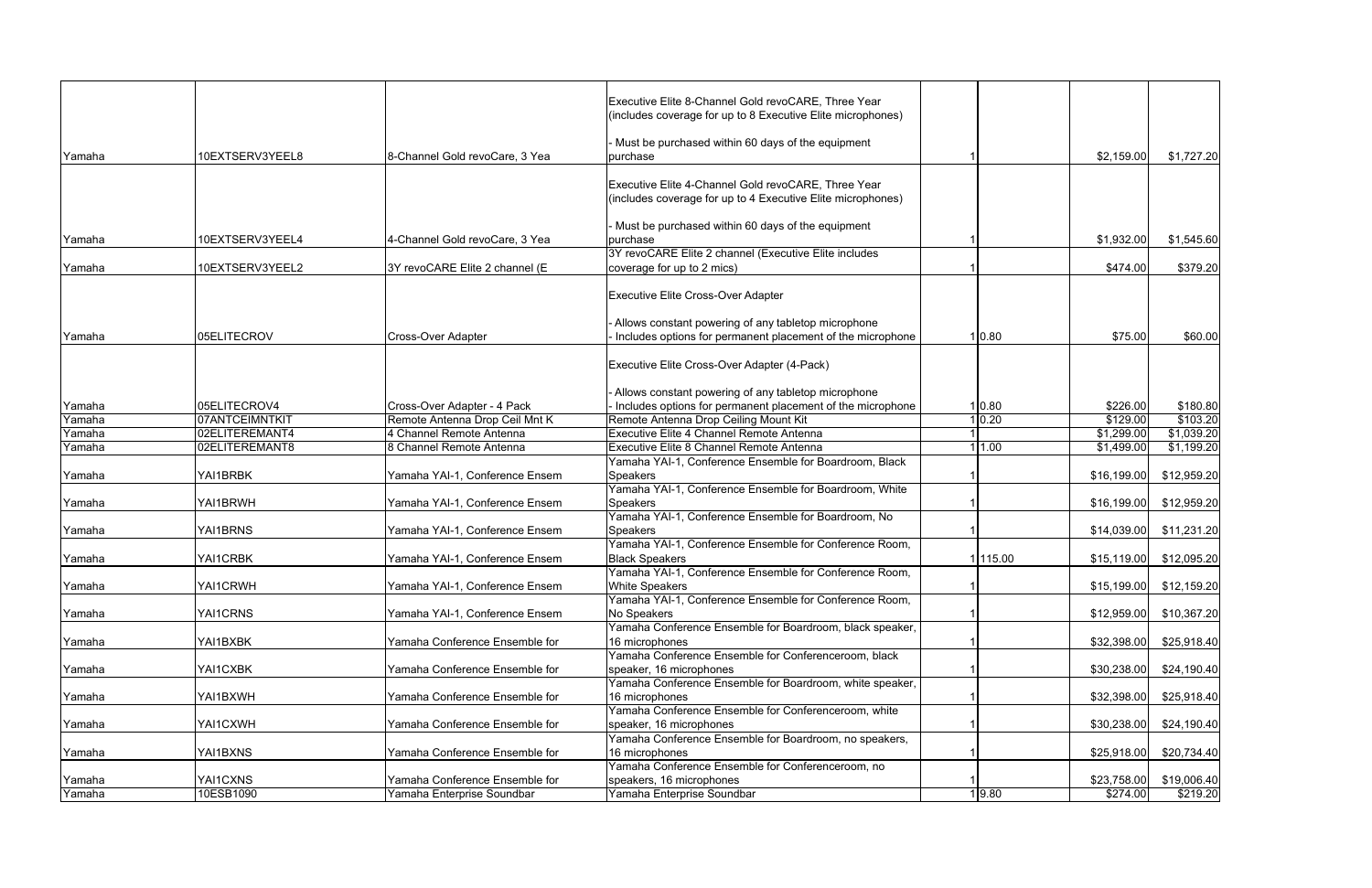|                  |                          |                                                                 | Yamaha Unified Communications Wired Microphone &                                                            |                    |                     |                     |
|------------------|--------------------------|-----------------------------------------------------------------|-------------------------------------------------------------------------------------------------------------|--------------------|---------------------|---------------------|
|                  |                          |                                                                 | Speaker System                                                                                              |                    |                     |                     |
|                  |                          |                                                                 | Multiple connection options via Bluetooth and USB                                                           |                    |                     |                     |
|                  |                          |                                                                 | Daisy chain up to 5 microphones and 2 external speakers                                                     |                    |                     |                     |
|                  |                          |                                                                 | (package comes with 1 speaker and 1 microphone)                                                             |                    |                     |                     |
| Yamaha           | 10YVC1000NA              | Wireless Conf Phone Sys 1 Mic                                   | <b>High Quality Audio Technol</b>                                                                           | 1 8.60             | \$1,589.00          | \$1,271.20          |
|                  |                          |                                                                 | Yamaha YVC-1000 Unified Communications Microphone &                                                         |                    |                     |                     |
| Yamaha           | 10YVC1000MSNA            | Yamaha YVC-1000 Unified Commun                                  | Speaker System, Certified for Skype for Business                                                            | 10.20              | \$1,589.00          | \$1,271.20          |
| Yamaha           | 10YVCMIC1000EX           | <b>Omni-Directional Extension Mic</b>                           | Yamaha YVC-1000 Omnidirectional Extension Microphone                                                        | 2.00               | \$349.00            | \$279.20            |
| Yamaha           | 10YVC330                 | Yamaha YVC-330 USB Microphone                                   | Yamaha YVC-330 USB Microphone & Speaker System                                                              | $1\overline{3.65}$ | \$370.00            | \$296.00            |
|                  |                          |                                                                 | YVC330 Daisy Chain Cable. Allows two YVC330s to be                                                          |                    |                     |                     |
| Yamaha<br>Yamaha | 10YVC330DCC<br>10YVC200B | YVC330 Daisy Chain Cable. All<br>Yamaha YVC-200 Portable USB Sp | connected together for simultaneous use in larger rooms<br>Yamaha YVC-200 Portable USB Speakerphone (Black) | 1.40               | \$80.00<br>\$199.00 | \$64.00<br>\$159.20 |
| Yamaha           | 10YVC200W                | Yamaha YVC-200 Portable USB Sp                                  | Yamaha YVC-200 Portable USB Speakerphone (White)                                                            | 1.40               | \$199.00            | \$159.20            |
|                  |                          |                                                                 | Executive HD MaxSecure 8-Channel System without mics                                                        |                    |                     |                     |
|                  |                          |                                                                 | (AES 256 encryption)                                                                                        |                    |                     |                     |
|                  |                          |                                                                 |                                                                                                             |                    |                     |                     |
|                  |                          |                                                                 | System expandable up to a total of 32 mics                                                                  |                    |                     |                     |
|                  |                          |                                                                 | Mics not included                                                                                           |                    |                     |                     |
|                  |                          |                                                                 |                                                                                                             |                    |                     |                     |
|                  |                          |                                                                 | x 8 Channel Rack Base                                                                                       |                    |                     |                     |
|                  |                          |                                                                 | x Power Adapter                                                                                             |                    |                     |                     |
|                  |                          |                                                                 | x 8-Channel Charger                                                                                         |                    |                     |                     |
| Yamaha           | 01HDEXECNMAES            | Wireless Audio Conf Sys No Mic                                  | x System Manual                                                                                             | 1 7.00             | \$5,723.30          | \$4,578.64          |
|                  |                          |                                                                 | Executive HD MaxSecure System 4-Channel, w/o mics, AES                                                      |                    |                     |                     |
| Yamaha           | 01HDEXEC4NMAES           | Wireless Audio Conf Sys No Mic                                  | 256 encryption                                                                                              | 7.00               | \$4,508.90          | \$3,607.12          |
|                  |                          |                                                                 | HD Wearable / Lapel Style MaxSecure Microphone (AES 256                                                     |                    |                     |                     |
|                  |                          |                                                                 | encryption)                                                                                                 |                    |                     |                     |
|                  |                          |                                                                 |                                                                                                             |                    |                     |                     |
|                  |                          |                                                                 | RF-Armor (impervious to RF Interference)                                                                    |                    |                     |                     |
|                  |                          |                                                                 | Rotatable clip allowing positioning of the mic for optimum                                                  |                    |                     |                     |
|                  |                          |                                                                 | pickup                                                                                                      |                    |                     |                     |
|                  |                          |                                                                 | High definition audio for exceptional voice reproduction                                                    |                    |                     |                     |
| Yamaha           | 01HDEXEMICAES            | HD Wearable/Lapel Style Mic                                     | Includes:<br>HD Omni-directional Tabletop MaxSecure Microphone (AES                                         | 11.50              | \$383.90            | \$307.12]           |
|                  |                          |                                                                 | 256 encryption)                                                                                             |                    |                     |                     |
|                  |                          |                                                                 |                                                                                                             |                    |                     |                     |
|                  |                          |                                                                 | RF-Armor (impervious to RF Interference)                                                                    |                    |                     |                     |
|                  |                          |                                                                 | 360-degree pickup                                                                                           |                    |                     |                     |
| Yamaha           | 01HDTBLMICOMAES          | Omni-Directional Tabletop Mic                                   | High definition audio for exceptional voice reproduction                                                    | 1 1.50             | \$383.90            | \$307.12]           |
|                  |                          |                                                                 | HD Uni-directional Tabletop MaxSecure Microphone (AES 256                                                   |                    |                     |                     |
|                  |                          |                                                                 | encryption)                                                                                                 |                    |                     |                     |
|                  |                          |                                                                 | RF-Armor (impervious to RF Interference)                                                                    |                    |                     |                     |
|                  |                          |                                                                 | +/- 45-degree pickup from front of microphone                                                               |                    |                     |                     |
| Yamaha           | 01HDTBLMICDRAES          | Uni-Directional Tabletop Mic                                    | High definition audio for exceptional voice reproduction                                                    | 1 1.50             | \$383.90            | \$307.12]           |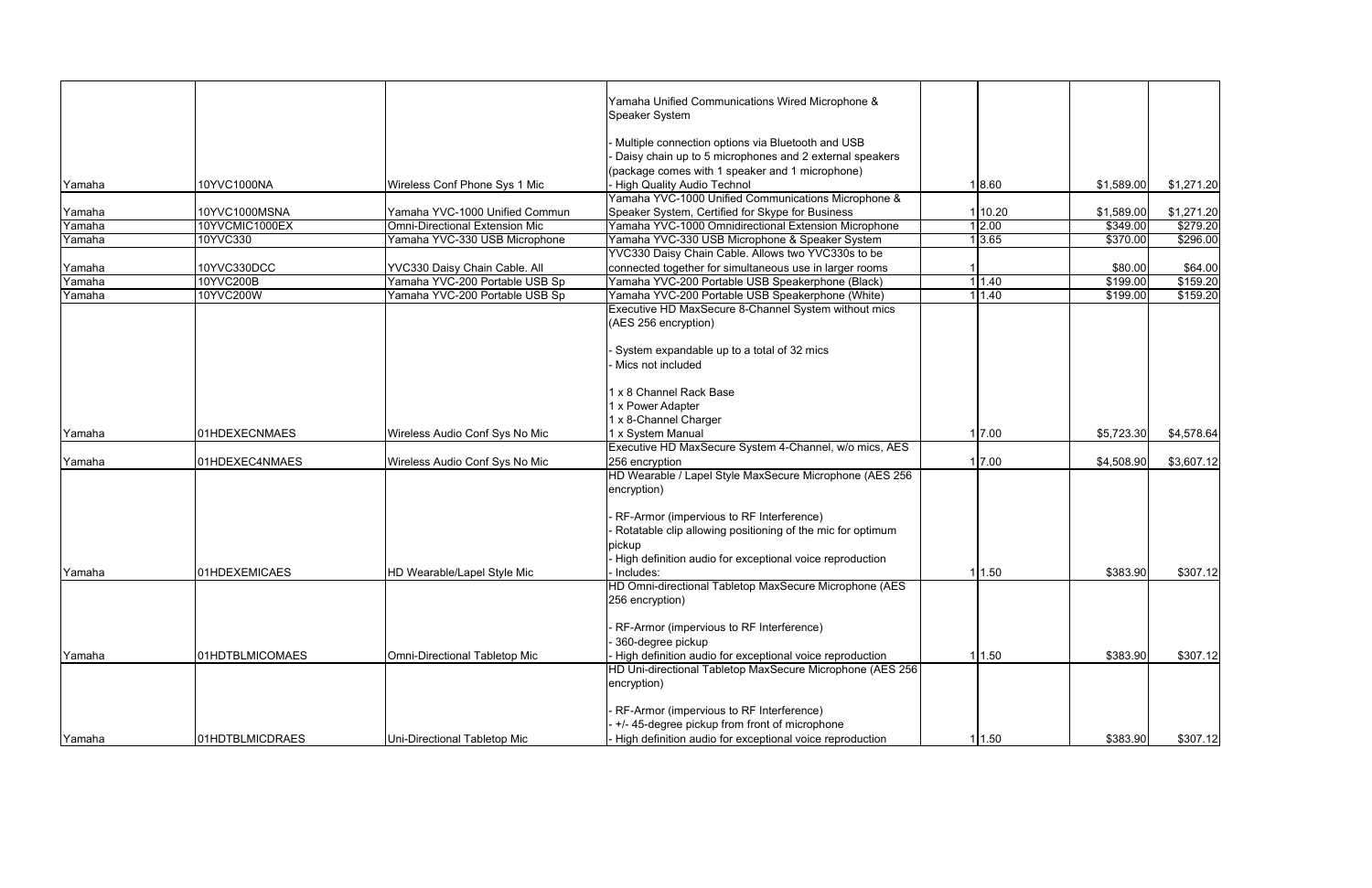|        |               |                                  | HD XLR MaxSecure Microphone Adapter (AES 256             |        |            |            |
|--------|---------------|----------------------------------|----------------------------------------------------------|--------|------------|------------|
|        |               |                                  | encryption)                                              |        |            |            |
|        |               |                                  |                                                          |        |            |            |
|        |               |                                  | RF-Armor (impervious to RF Interference)                 |        |            |            |
|        |               |                                  | Works with dynamic microphones                           |        |            |            |
| Yamaha | 01HDXLRMICAES | <b>HD XLR Microphone Adapter</b> | High definition audio for exceptional voice reproduction | 1 1.50 | \$383.90   | \$307.12]  |
|        |               |                                  | HD Que Audio Headworn or Lavalier MaxSecure Microphone   |        |            |            |
|        |               |                                  | Adapter (AES 256 encryption)                             |        |            |            |
|        |               |                                  | RF-Armor (impervious to RF Interference)                 |        |            |            |
| Yamaha | 01HDCOMANAES  | Headworn/Lavalier Mic Adapter    | High definition audio for exceptional voice reproduction | 1 1.50 | \$383.90   | \$307.12   |
|        |               |                                  | Executive HD 8-Channel System without mics               |        |            |            |
|        |               |                                  | System expandable up to a total of 32 mics               |        |            |            |
|        |               |                                  | Mics not included                                        |        |            |            |
|        |               |                                  | 1 x 8 Channel Rack Base                                  |        |            |            |
|        |               |                                  | <b>x Power Adapter</b>                                   |        |            |            |
|        |               |                                  | x 8-Channel Charger                                      |        |            |            |
| Yamaha | 01HDEXECNM    | Wireless Audio Conf Sys No Mic   | x System Manual                                          | 7.20   | \$5,203.00 | \$4,162.40 |
|        |               |                                  | Executive HD 4-Channel System without mics               |        |            |            |
|        |               |                                  | System expandable up to a total of 32 mics               |        |            |            |
|        |               |                                  | Mics not included                                        |        |            |            |
|        |               |                                  | x 4 Channel Rack Base                                    |        |            |            |
|        |               |                                  | x Power Adapter                                          |        |            |            |
|        |               |                                  | x 4-Channel Charger                                      |        |            |            |
| Yamaha | 01HDEXEC4NM   | Wireless Audio Conf Sys No Mic   | x System Manual                                          | 1 7.20 | \$4,099.00 | \$3,279.20 |
|        |               |                                  | Executive HD Venue 2-Channel System without mics         |        |            |            |
|        |               |                                  |                                                          |        |            |            |
|        |               |                                  | Mics not included<br>Rackmountable recevier              |        |            |            |
|        |               |                                  |                                                          |        |            |            |
|        |               |                                  | XLR & 1/4" Input/Outputs                                 |        |            |            |
|        |               |                                  | x 2 Channel Rack Base                                    |        |            |            |
|        |               |                                  | x Power Adapter                                          |        |            |            |
|        |               |                                  | x 2 Channel Charger                                      |        |            |            |
| Yamaha | 01HDVENUNM    | Wireless Audio Conf Sys No Mic   | x System Manual                                          | 1 4.80 | \$795.00   | \$636.00   |
|        |               |                                  | <b>HD Dual Channel System without mics</b>               |        |            |            |
|        |               |                                  | Mics not included                                        |        |            |            |
|        |               |                                  | 1x HD Dual Charger Base                                  |        |            |            |
|        |               |                                  | 1x HD Base Station                                       |        |            |            |
|        |               |                                  | 2x 3.5mm to 3.5mm cable                                  |        |            |            |
|        |               |                                  | 2x 3.5mm to RCA adapter                                  |        |            |            |
| Yamaha | 02HDDUALNM    | Wireless Audio Conf Sys No Mic   | 2x Power Supply                                          | 1 2.20 | \$631.00   | \$504.80   |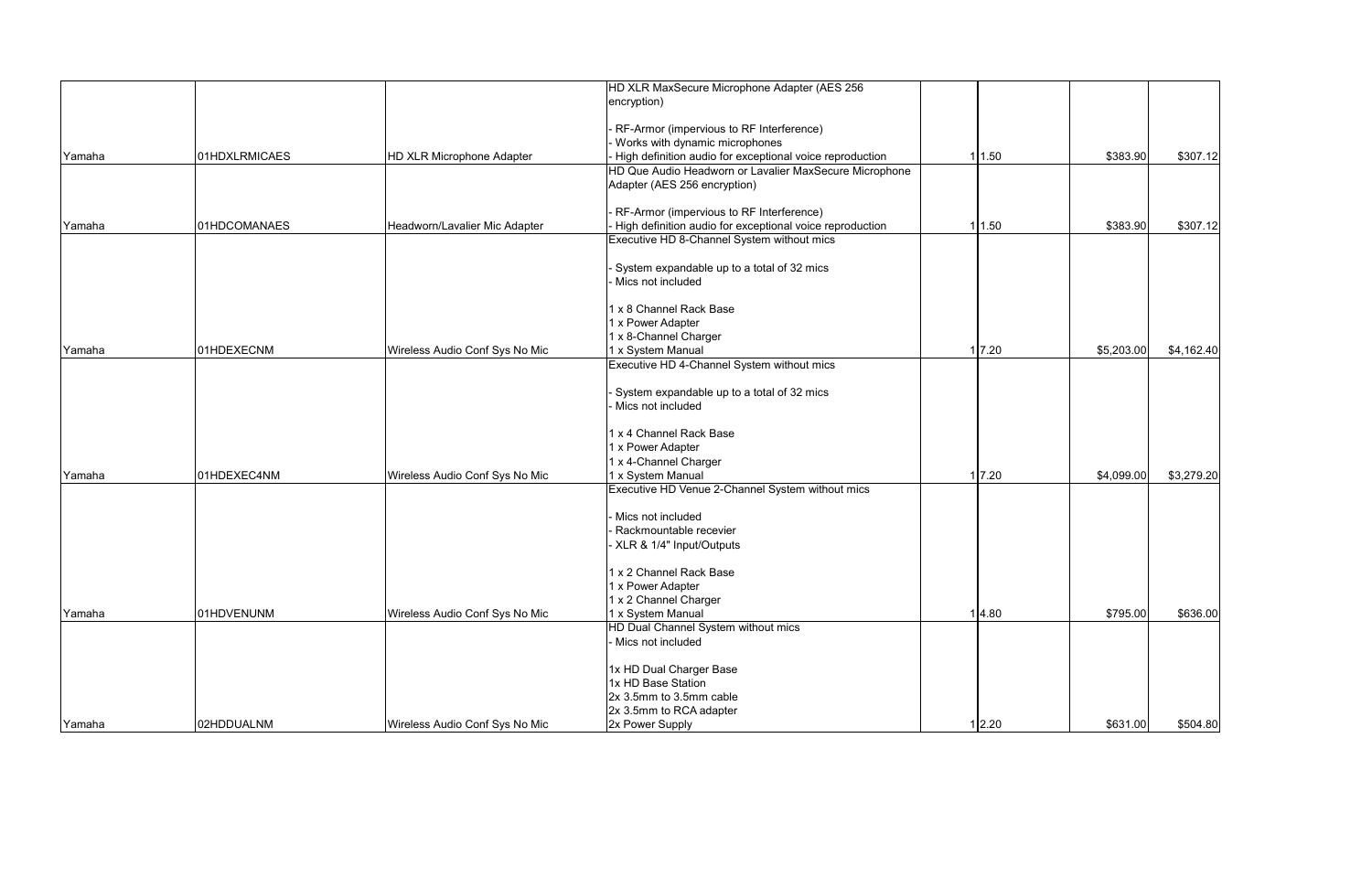|        |                |                                | HD Single Channel System without mics                      |         |            |            |
|--------|----------------|--------------------------------|------------------------------------------------------------|---------|------------|------------|
|        |                |                                | - Mic not included                                         |         |            |            |
|        |                |                                |                                                            |         |            |            |
|        |                |                                | 1x HD Single Charger Base                                  |         |            |            |
|        |                |                                | 1x HD Base Station                                         |         |            |            |
|        |                |                                | 1x 3.5mm to 3.5mm cable                                    |         |            |            |
|        |                |                                | 1x 3.5mm to RCA adapter                                    |         |            |            |
| Yamaha | 02HDSGLNM      | Wireless Audio Conf Sys No Mic | 2x Power Supply                                            | 1 2.20  | \$419.00   | \$335.20   |
|        |                |                                | HD Single System Education Kit-HD Single system & charger  |         |            |            |
|        |                |                                | base (02-HDSGL-NM)-(1) Wireless Wearable Mic (01-          |         |            |            |
| Yamaha | 02HDSGLEDU     | HD Single System Education Kit | HDEXEMIC-11)-USB Audio Kit (01-USBAUD-KIT)                 | 1 2.00  | \$430.00   | \$344.00   |
|        |                |                                | HD Dual System Education Kit-(1) Wireless Wearable         |         |            |            |
|        |                |                                | Microphone (01-HDEXEMIC-11)-(1) Wireless Omni              |         |            |            |
|        |                |                                | Microphone (01-HDTBLMIC-OM-11)-USB Audio Kit (01-          |         |            |            |
| Yamaha | 02HDDUALEDU    | HD Dual System Education Kit-( | USBAUD-KIT)                                                | 1 3.00  | \$539.00   | \$431.20   |
|        |                |                                | Executive HD 8-Channel Systems (GSA, 6x Omni Table, 2x     |         |            |            |
|        |                |                                | Lapel)                                                     |         |            |            |
|        |                |                                |                                                            |         |            |            |
|        |                |                                | Includes                                                   |         |            |            |
|        |                |                                | - 1x 01-HDEXEC-NM 8-channel receiver                       |         |            |            |
|        |                |                                | - 6x 01-HDTBLMIC-OM-11 - table omni-directional            |         |            |            |
|        |                |                                | microphones                                                |         |            |            |
| Yamaha | 01HDEXEC862G   | Wireless Audio Conf Sys 8 Mic  | - 2x 01-HDEXEMIC-11 - lapel / wearable microphones         | 1 19.00 | \$7,995.00 | \$6,396.00 |
|        |                |                                | Executive HD 4-Channel Systems (GSA, 3x Omni Table, 1x     |         |            |            |
|        |                |                                | Lapel)                                                     |         |            |            |
|        |                |                                |                                                            |         |            |            |
|        |                |                                | Includes                                                   |         |            |            |
|        |                |                                | - 1x 01-HDEXEC4-NM 8-channel receiver                      |         |            |            |
|        |                |                                | 3x 01-HDTBLMIC-OM-11 - table omni-directional              |         |            |            |
|        |                |                                | microphones                                                |         |            |            |
| Yamaha | 01HDEXEC431G   | Wireless Audio Conf Sys 4 Mic  | - 1x 01-HDEXEMIC-11 - lapel / wearable microphones         | 1 13.00 | \$5,495.00 | \$4,396.00 |
|        |                |                                | HD Wearable / Lapel Style Microphone                       |         |            |            |
|        |                |                                |                                                            |         |            |            |
|        |                |                                | - RF-Armor (impervious to RF Interference)                 |         |            |            |
|        |                |                                | Rotatable clip allowing positioning of the mic for optimum |         |            |            |
|        |                |                                | pickup                                                     |         |            |            |
|        |                |                                | High definition audio for exceptional voice reproduction   |         |            |            |
|        |                |                                | - Includes:                                                |         |            |            |
| Yamaha | 01HDEXEMIC11   | HD Wearable/Lapel Style Mic    | 1 x Executive Microphone (wea                              | 1 0.20  | \$370.00   | \$296.00   |
|        |                |                                | HD Omni-directional Tabletop Microphone                    |         |            |            |
|        |                |                                |                                                            |         |            |            |
|        |                |                                | RF-Armor (impervious to RF Interference)                   |         |            |            |
|        |                |                                | 360-degree pickup                                          |         |            |            |
| Yamaha | 01HDTBLMICOM11 | Omni-Directional Tabletop Mic  | High definition audio for exceptional voice reproduction   | 1 0.20  | \$370.00   | \$296.00   |
|        |                |                                | HD Uni-directional Tabletop Microphone                     |         |            |            |
|        |                |                                |                                                            |         |            |            |
|        |                |                                | RF-Armor (impervious to RF Interference)                   |         |            |            |
|        |                |                                | +/-45-degree pickup from front of microphone               |         |            |            |
| Yamaha | 01HDTBLMICDR11 | Uni-Directional Tabletop Mic   | High definition audio for exceptional voice reproduction   | 1 0.20  | \$370.00   | \$296.00   |
|        |                |                                |                                                            |         |            |            |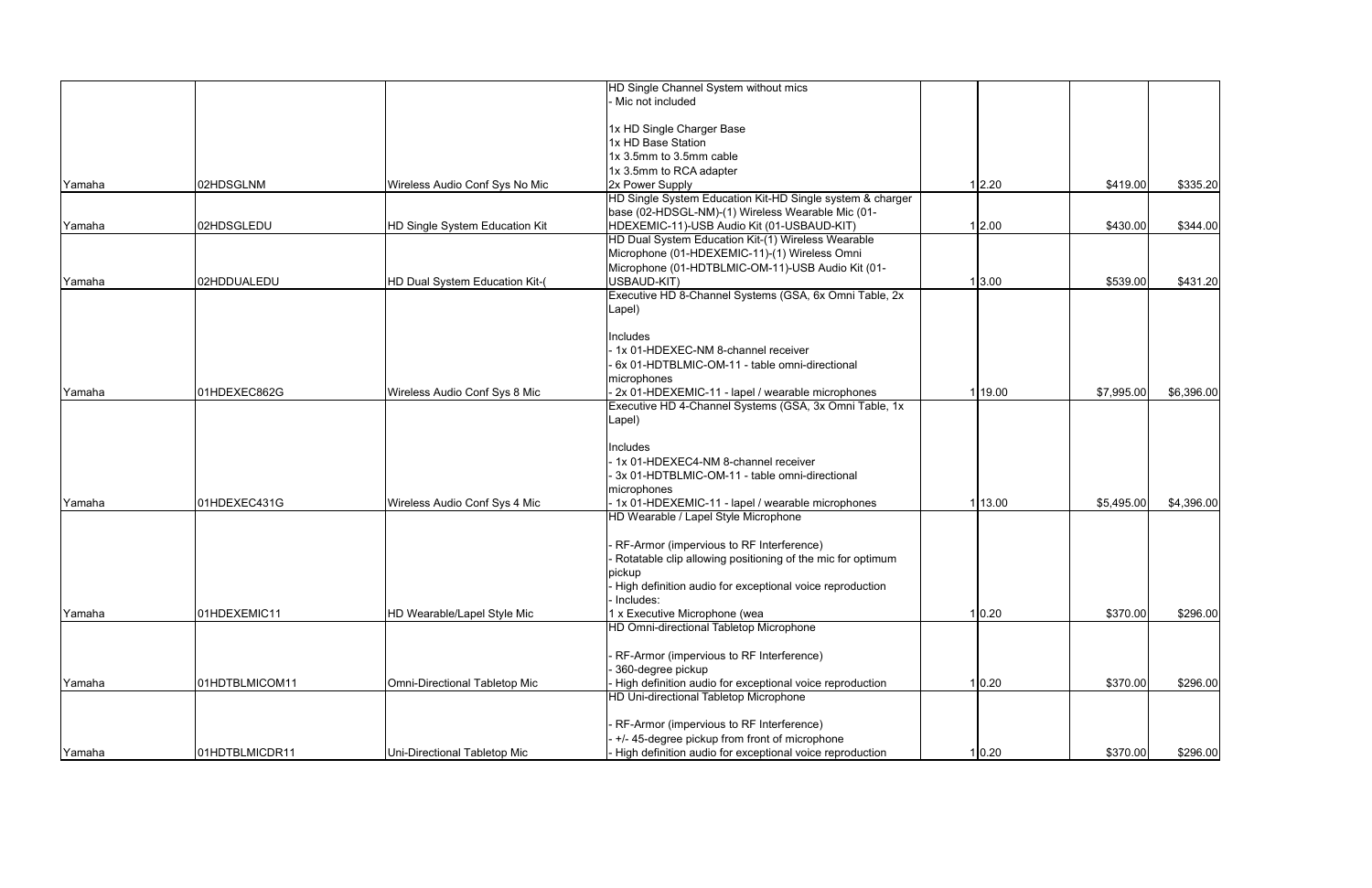|        |                   |                                  | <b>HD Microphone XLR Adapter</b>                                                         |        |            |            |
|--------|-------------------|----------------------------------|------------------------------------------------------------------------------------------|--------|------------|------------|
|        |                   |                                  |                                                                                          |        |            |            |
|        |                   |                                  | RF-Armor (impervious to RF Interference)<br>Works with dynamic microphones               |        |            |            |
| Yamaha | 01HDXLRMIC11      | <b>HD Microphone XLR Adapter</b> | High definition audio for exceptional voice reproduction                                 | 1 0.20 | \$370.00   | \$296.00   |
|        |                   |                                  | HD Que Audio Headworn or Lavalier Microphone Adapter                                     |        |            |            |
|        |                   |                                  | RF-Armor (impervious to RF Interference)                                                 |        |            |            |
| Yamaha | 01HDCOMAN11       | Headworn/Lavalier Mic Adapter    | High definition audio for exceptional voice reproduction                                 | 1 0.20 | \$370.00   | \$296.00   |
|        |                   |                                  |                                                                                          |        |            |            |
|        |                   |                                  | HD Hybrid Uni-directional Tabletop Microphone                                            |        |            |            |
|        |                   |                                  | Runs off either internal battery or AC (via supplied "shoe")                             |        |            |            |
|        |                   |                                  | Cable length: 5-1/2 ft                                                                   |        |            |            |
|        |                   |                                  | RF-Armor (impervious to RF Interference)                                                 |        |            |            |
|        |                   |                                  | +/- 45-degree pickup from front of microphone                                            |        |            |            |
| Yamaha | 01HDHYBMICDR11    | Uni-Directional Tabletop Mic     | High definition audio                                                                    | 1 1.00 | \$408.00   | \$326.40   |
| Yamaha | 10FLXUC1500       | <b>Wireless Conf Phone Sys</b>   | IP Conference Phone with USB Support                                                     | 1 5.60 | \$999.00   | \$799.20   |
| Yamaha | 10FLXUC1500DIALER | Replacement Dialer for 10-FLXU   | Replacement Dialer for 10-FLXUC1500 VoIP Speakerphone                                    |        | \$85.00    | \$68.00    |
|        |                   |                                  | IP Conference Phone with USB Support                                                     |        |            |            |
|        |                   |                                  |                                                                                          |        |            |            |
|        |                   |                                  | Integrated two-element speaker (dual tweeter and<br>midwoofer); Freq. response 160-20kHz |        |            |            |
|        |                   |                                  | <b>Standard SiP suppor</b>                                                               |        |            |            |
|        |                   |                                  | Four integrated microhpones                                                              |        |            |            |
|        |                   |                                  | Individual acoustic echo cancellation per microphone                                     |        |            |            |
| Yamaha | 10FLXUC1000       | Wireless Conf Phone Sys 4 Mic    | Features: Full                                                                           | 1 4.40 | \$799.00   | \$639.20   |
| Yamaha | 10FLXUC1000DIALER | Replacement Dialer for 10-FLXU   | Replacement Dialer for 10-FLXUC1000 VoIP Speakerphone                                    |        | \$85.00    | \$68.00    |
|        |                   |                                  |                                                                                          |        |            |            |
|        |                   |                                  | USB Conference Phone (Black)                                                             |        |            |            |
|        |                   |                                  | Integrated two-element speaker (tweeter and midwoofer);                                  |        |            |            |
|        |                   |                                  | Freq. response 160-16kHz                                                                 |        |            |            |
|        |                   |                                  | Four integrated microhpones; Freq. response 160-12kHz                                    |        |            |            |
|        |                   |                                  | Individual acoustic echo cancellation per microphone                                     |        |            |            |
| Yamaha | 10FLXUC500NA      | USB Conference Phone (Black)     | Features: Full duplex au                                                                 | 1 3.20 | \$399.00   | \$319.20   |
|        |                   |                                  | FLX2 Mic System (Phone: Analog; Mics: 2x Wearable /                                      |        |            |            |
|        |                   |                                  | Lapel)                                                                                   |        |            |            |
|        |                   |                                  | Mics included (2x Wearable Mics)                                                         |        |            |            |
|        |                   |                                  | System includes:                                                                         |        |            |            |
|        |                   |                                  | 1x Base Station & AC Adapter                                                             |        |            |            |
|        |                   |                                  | 1x Charger Base & AC Adapter                                                             |        |            |            |
|        |                   |                                  | 1x Wireless Speaker                                                                      |        |            |            |
|        |                   |                                  | 1x Wireless Dialer / Handset                                                             |        |            |            |
| Yamaha | 10FLX2002POTS     | Wireless Conf Phone Sys 2 Mic    | 1x RJ11 Telephone Cable                                                                  | 1 5.00 | \$1,256.00 | \$1,004.80 |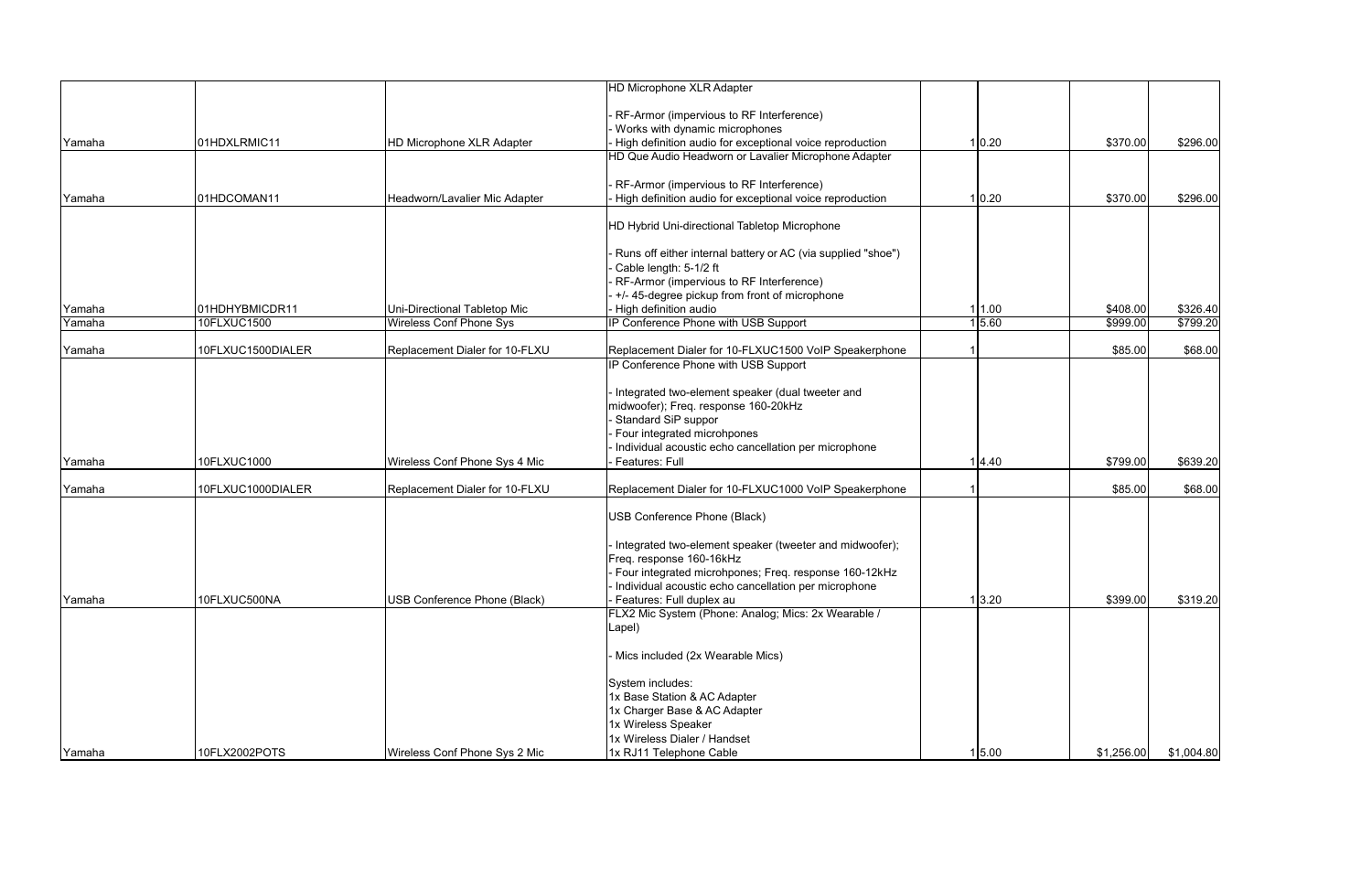|        |                   |                               | FLX2 Mic System (Phone: Analog; Mics: 1x Wearable / Lapel,<br>1x Tabletop Omni-directional) |         |            |            |
|--------|-------------------|-------------------------------|---------------------------------------------------------------------------------------------|---------|------------|------------|
|        |                   |                               |                                                                                             |         |            |            |
|        |                   |                               | Mics included (1x Wearable / Lapel, 1x Tabletop Omni-                                       |         |            |            |
|        |                   |                               | directional)                                                                                |         |            |            |
|        |                   |                               |                                                                                             |         |            |            |
|        |                   |                               | System includes:                                                                            |         |            |            |
|        |                   |                               | 1x Base Station & AC Adapter                                                                |         |            |            |
|        |                   |                               | 1x Charger Base & AC Adapter                                                                |         |            |            |
| Yamaha | 10FLX2101POTS     | Wireless Conf Phone Sys 2 Mic | 1x Wireless Sp                                                                              | 1 5.40  | \$1,256.00 | \$1,004.80 |
|        |                   |                               | FLX2 Mic System (Phone: Analog; Mics: 2x Tabletop Omni-                                     |         |            |            |
|        |                   |                               | directional)                                                                                |         |            |            |
|        |                   |                               |                                                                                             |         |            |            |
|        |                   |                               | Mics included (2x Tabletop Omni-directional)                                                |         |            |            |
|        |                   |                               | System includes:                                                                            |         |            |            |
|        |                   |                               | 1x Base Station & AC Adapter                                                                |         |            |            |
|        |                   |                               | 1x Charger Base & AC Adapter                                                                |         |            |            |
|        |                   |                               | 1x Wireless Speaker                                                                         |         |            |            |
|        |                   |                               | 1x Wireless Dialer / Handset                                                                |         |            |            |
| Yamaha | 10FLX2200POTS     | Wireless Conf Phone Sys 2 Mic | 1xRJ                                                                                        | 1 4.80  | \$1,256.00 | \$1,004.80 |
|        |                   |                               | FLX2 Mic System / Dual Speakers (Phone: Analog; Mics: 2x                                    |         |            |            |
|        |                   |                               | Tabletop Omni-directional)                                                                  |         |            |            |
|        |                   |                               |                                                                                             |         |            |            |
|        |                   |                               | Mics included (2x Tabletop Omni-directional)                                                |         |            |            |
|        |                   |                               | System includes:                                                                            |         |            |            |
|        |                   |                               | 1x Base Station & AC Adapter                                                                |         |            |            |
|        |                   |                               | 1x Charger Base & AC Adapter                                                                |         |            |            |
|        |                   |                               | 2x Wireless Speaker                                                                         |         |            |            |
| Yamaha | 10FLX2200DUALPOTS | Wireless Conf Phone Sys 2 Mic | 1x Wireless Dialer                                                                          | 1 10.20 | \$1,574.00 | \$1,259.20 |
|        |                   |                               | FLX2 Mic / USB System (Phone: Analog; Mics: 1x Wearable /                                   |         |            |            |
|        |                   |                               | Lapel, 1x Tabletop Omni-directional)                                                        |         |            |            |
|        |                   |                               |                                                                                             |         |            |            |
|        |                   |                               | Connect to computer via USB                                                                 |         |            |            |
|        |                   |                               | Mics included (1x Wearable / Lapel, 1x Tabletop Omni-<br>directional)                       |         |            |            |
|        |                   |                               |                                                                                             |         |            |            |
|        |                   |                               | System includes:                                                                            |         |            |            |
|        |                   |                               | 1x Base Station & AC Adapter                                                                |         |            |            |
| Yamaha | 10FLX2101USBPOTS  | Wireless Conf Phone Sys 2 Mic | 1x Char                                                                                     | 1 5.00  | \$1,319.00 | \$1,055.20 |
|        |                   |                               | FLX2 Mic System (Phone: VoIP SiP; Mics: 2x Wearable /                                       |         |            |            |
|        |                   |                               | Lapel)                                                                                      |         |            |            |
|        |                   |                               |                                                                                             |         |            |            |
|        |                   |                               | Mics included (2x Wearable Mics)                                                            |         |            |            |
|        |                   |                               | System includes:                                                                            |         |            |            |
|        |                   |                               | 1x Base Station                                                                             |         |            |            |
|        |                   |                               | 1x Charger Base & AC Adapter                                                                |         |            |            |
|        |                   |                               | 1x Wireless Speaker                                                                         |         |            |            |
|        |                   |                               | 1x Wireless Dialer / Handset                                                                |         |            |            |
| Yamaha | 10FLX2002VOIP     | Wireless Conf Phone Sys 2 Mic | 1x RJ11 Telephone Cable                                                                     | 1 5.00  | \$1,377.00 | \$1,101.60 |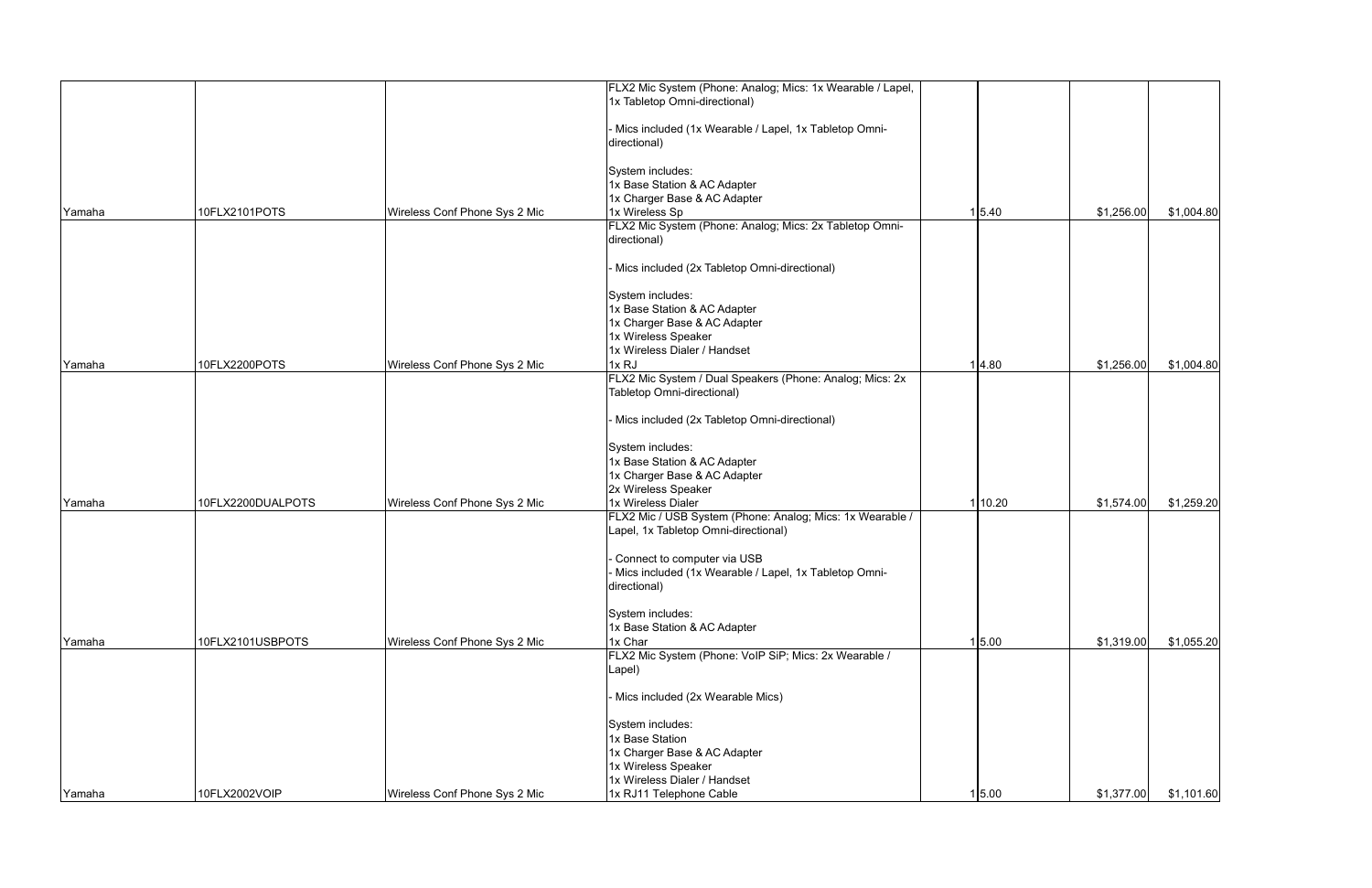|        |                   |                               | FLX2 Mic System (Phone: VoIP SiP; Mics: 1x Wearable /                                           |        |            |            |
|--------|-------------------|-------------------------------|-------------------------------------------------------------------------------------------------|--------|------------|------------|
|        |                   |                               | Lapel, 1x Tabletop Omni-directional)                                                            |        |            |            |
|        |                   |                               |                                                                                                 |        |            |            |
|        |                   |                               | - Mics included (1x Wearable / Lapel, 1x Tabletop Omni-                                         |        |            |            |
|        |                   |                               | directional)                                                                                    |        |            |            |
|        |                   |                               |                                                                                                 |        |            |            |
|        |                   |                               | System includes:                                                                                |        |            |            |
|        |                   |                               | 1x Base Station<br>1x Charger Base & AC Adapter                                                 |        |            |            |
|        |                   |                               | 1x Wireless Speaker                                                                             |        |            |            |
| Yamaha | 10FLX2101VOIP     | Wireless Conf Phone Sys 2 Mic | 1xW                                                                                             | 1 4.80 | \$1,377.00 | \$1,101.60 |
|        |                   |                               | FLX2 Mic System (Phone: VoIP SiP; Mics: 2x Tabletop Omni-                                       |        |            |            |
|        |                   |                               | directional)                                                                                    |        |            |            |
|        |                   |                               |                                                                                                 |        |            |            |
|        |                   |                               | Mics included (2x Tabletop Omni-directional)                                                    |        |            |            |
|        |                   |                               | System includes:                                                                                |        |            |            |
|        |                   |                               | 1x Base Station                                                                                 |        |            |            |
|        |                   |                               | 1x Charger Base & AC Adapter                                                                    |        |            |            |
|        |                   |                               | 1x Wireless Speaker                                                                             |        |            |            |
|        |                   |                               | 1x Wireless Dialer / Handset                                                                    |        |            |            |
| Yamaha | 10FLX2200VOIP     | Wireless Conf Phone Sys 2 Mic | 1x RJ11 Telephon                                                                                | 1 4.80 | \$1,377.00 | \$1,101.60 |
|        |                   |                               | FLX2 Mic System / Dual Speakers (Phone: VoIP SiP; Mics: 2x                                      |        |            |            |
|        |                   |                               | Tabletop Omni-directional)                                                                      |        |            |            |
|        |                   |                               | Mics included (2x Tabletop Omni-directional)                                                    |        |            |            |
|        |                   |                               | System includes:                                                                                |        |            |            |
|        |                   |                               | 1x Base Station                                                                                 |        |            |            |
|        |                   |                               | 1x Charger Base & AC Adapter                                                                    |        |            |            |
|        |                   |                               | 2x Wireless Speaker                                                                             |        |            |            |
|        |                   |                               | 1x Wireless Dialer / Handset                                                                    |        |            |            |
| Yamaha | 10FLX2200DUALVOIP | Wireless Conf Phone Sys 2 Mic |                                                                                                 | 1 9.80 | \$1,695.00 | \$1,356.00 |
|        |                   |                               | FLX2 Mic / USB System (Phone: VoIP; Mics: 1x Wearable /<br>Lapel, 1x Tabletop Omni-directional) |        |            |            |
|        |                   |                               |                                                                                                 |        |            |            |
|        |                   |                               | Connect to computer via USB                                                                     |        |            |            |
|        |                   |                               | Mics included (1x Wearable / Lapel, 1x Tabletop Omni-                                           |        |            |            |
|        |                   |                               | directional)                                                                                    |        |            |            |
|        |                   |                               | System includes:                                                                                |        |            |            |
|        |                   |                               | 1x Base Station                                                                                 |        |            |            |
| Yamaha | 10FLX2101USBVOIP  | Wireless Conf Phone Sys 2 Mic | 1x Charger Base & AC A                                                                          | 1 5.00 | \$1,439.00 | \$1,151.20 |
|        |                   |                               | FLX Wearable / Lapel Style Replacement Microphone                                               |        |            |            |
|        |                   |                               | RF-Armor (impervious to RF Interference)                                                        |        |            |            |
| Yamaha | 10FLXMICWR        | W/L Style Replacement Mic     | Includes Mic and battery only                                                                   | 1 0.20 | \$253.00   | \$202.40   |
|        |                   |                               | FLX Uni-directional Tabletop Replacement Microphone                                             |        |            |            |
|        |                   | Uni-Directional TT Repl Mic   |                                                                                                 |        | \$253.00   | \$202.40   |
| Yamaha | 10FLXMICDR        |                               | RF-Armor (impervious to RF Interference)                                                        | 11.00  |            |            |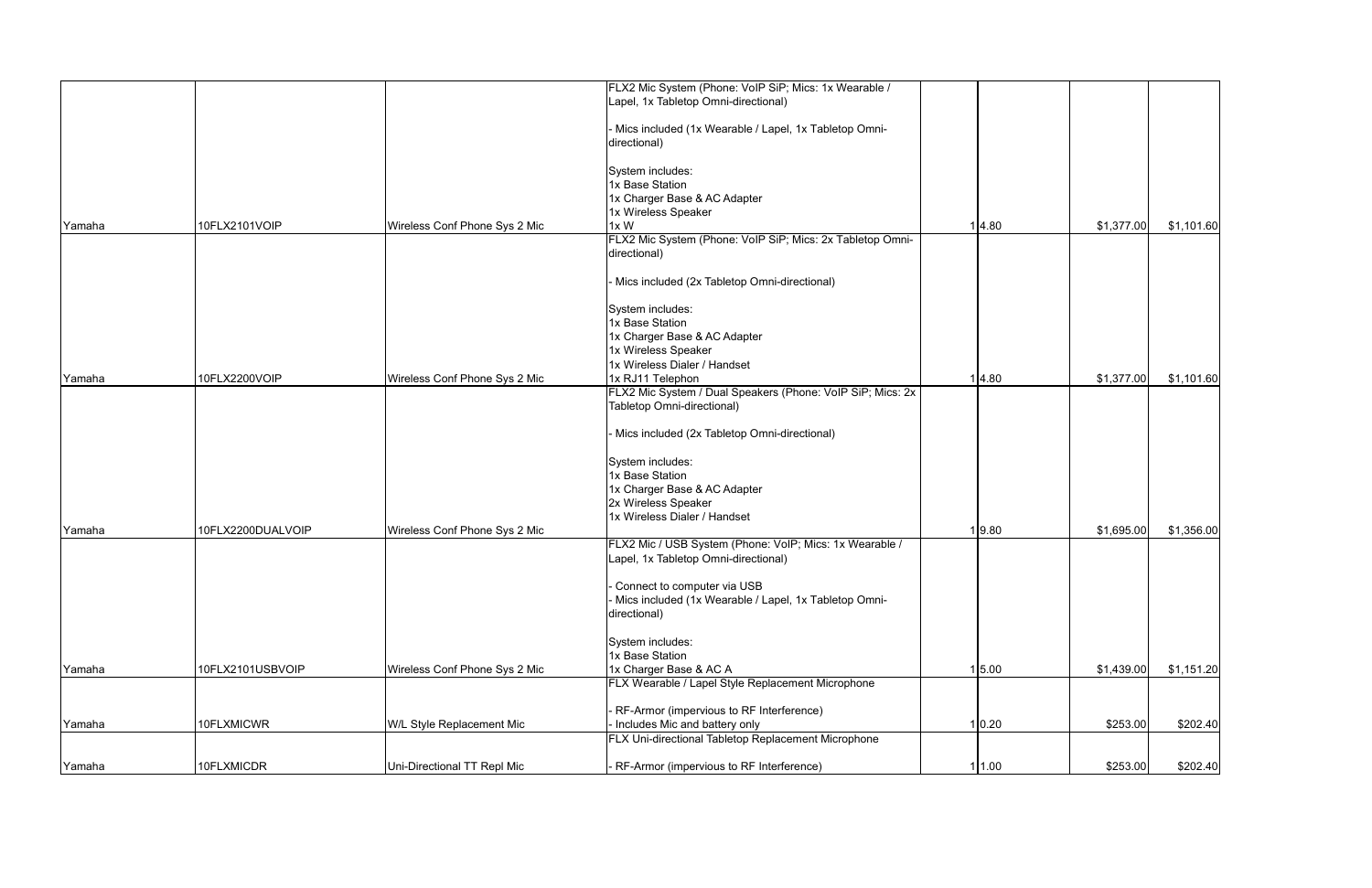|                  |                 |                                      | FLX Omni-directional Tabletop Replacement Microphone                                                                        |                  |          |                     |
|------------------|-----------------|--------------------------------------|-----------------------------------------------------------------------------------------------------------------------------|------------------|----------|---------------------|
| Yamaha           | 10FLXMICOM      | Omni-Directional TT Repl Mic         | - RF-Armor (impervious to RF Interference)                                                                                  | 0.20             | \$253.00 | \$202.40            |
| Yamaha           | 10FLXSNDSPKKIT  | Speaker, Charging Tray Bundle        | FLX 2nd Speaker bundle (Speaker, charging tray)                                                                             | 1 3.20           | \$476.00 | \$380.80            |
|                  |                 |                                      |                                                                                                                             |                  |          |                     |
| Yamaha           | 01USBAUD35KIT   | USB Audio Kit                        | USB audio kit to connect USB port to FLX or HD Single/Dual                                                                  | 1 0.40           | \$59.00  | \$47.20             |
|                  |                 |                                      | Executive Elite WIRED Table Directional Microphone (5-Wire,                                                                 |                  |          |                     |
|                  |                 |                                      | Black)                                                                                                                      |                  |          |                     |
|                  |                 |                                      | - Includes 25' 5-conductor cable (no connector)                                                                             |                  |          |                     |
|                  |                 |                                      | 5-wire features: mute functionality and status LEDs (which                                                                  |                  |          |                     |
|                  |                 |                                      | can be managed locally on the microphone or via a connected                                                                 |                  |          |                     |
| Yamaha           | 01EWM5DRBLK     | Wired Table Directional Mic BK       | DSP)                                                                                                                        | 1 5.50           | \$259.00 | \$207.20            |
|                  |                 |                                      | Executive Elite WIRED 6" Gooseneck Microphone (5-Wire,                                                                      |                  |          |                     |
|                  |                 |                                      | Black)                                                                                                                      |                  |          |                     |
|                  |                 |                                      |                                                                                                                             |                  |          |                     |
|                  |                 |                                      | - Includes 25' 5-conductor cable (no connector)                                                                             |                  |          |                     |
|                  |                 |                                      | - 5-wire features: mute functionality and status LEDs (which<br>can be managed locally on the microphone or via a connected |                  |          |                     |
| Yamaha           | 01EWM5GN6BLK    | Wired 6" Gooseneck Mic BK            | DSP)                                                                                                                        | 1.20             | \$305.00 | \$244.00            |
|                  |                 |                                      | Executive Elite WIRED Microphone Mounting Kit (4-pack,                                                                      |                  |          |                     |
|                  |                 |                                      | Black)                                                                                                                      |                  |          |                     |
|                  |                 |                                      |                                                                                                                             |                  |          |                     |
| Yamaha           | 07EWMMNTKIT4BLK | Wired Mic Mounting Kit 4-P BK        | - To permanently mount a microphone to a fixed location                                                                     | 11.00            | \$75.00  | \$60.00             |
| Yamaha           | XMCS700         | Yamaha CS-700 Extension Microp       | Yamaha CS-700 Extension Microphone                                                                                          | 0.80             | \$229.00 | \$183.20            |
| Yamaha           | XWCS700NA       | <b>Wireless Extension microphone</b> | Wireless Extension microphone kit for the CS-700                                                                            | 2.80             | \$749.00 | \$599.20            |
|                  |                 |                                      | Solo Executive or HD Executive 8 Channel Remote Antenna                                                                     |                  |          |                     |
| Yamaha           | 01ANTEXEC8KIT   | 8 Channel Remote Antenna Kit         |                                                                                                                             | 1.80             | \$399.00 | \$319.20            |
|                  |                 |                                      | Solo Executive or HD Executive 4 Channel Remote Antenna                                                                     |                  |          |                     |
| Yamaha           | 01ANTEXEC4KIT   | 4 Channel Remote Antenna Kit         |                                                                                                                             | 1 2.00           | \$249.00 | \$199.20            |
|                  |                 |                                      | <b>DECT Monitor</b>                                                                                                         |                  |          |                     |
|                  |                 |                                      | - Analyze the radio frequency band to see what could conflict                                                               |                  |          |                     |
|                  |                 |                                      | with the Revolabs Wireless Microphones                                                                                      |                  |          |                     |
|                  |                 |                                      | Plugs into a USB port on a PC and will analyze what is                                                                      |                  |          |                     |
|                  |                 |                                      | operating within the DECT Spectrums                                                                                         |                  |          |                     |
| Yamaha           | 01DECTMTR01     | <b>DECT Monitor</b>                  | Requires DECT Monitor Software                                                                                              | 1 3.00           | \$499.00 | \$399.20            |
|                  |                 |                                      |                                                                                                                             |                  |          |                     |
| Yamaha           | 0735MBTO35M401  | 3.5mm to 3.5mm Cable - 3'            | Cable 3.5mm Balanced Male to 3.5 Male (4 Conductor) - 3'                                                                    | 1 0.10           | \$25.00  | \$20.00             |
| Yamaha           | 0735MBTO35MB01  | 3.5mm to 3.5mm Cable - 3'            | Cable 3.5mm Balanced Male to 3.5 Balanced Male - 3'                                                                         | 1 0.01           | \$25.00  | \$20.00             |
| Yamaha           | 0735MBTOMPHX01  | 3.5mm to 3-pin MP Cable - 6'         | Cable 3.5mm Balanced Male to 3-pin mini Phoenix - 6'                                                                        | 1.00             | \$30.00  | \$24.00             |
| Yamaha           | 0735MBTOXLR01   | 3.5mm to XLR Cable - 6'              | Cable 3.5mm Balanced Male to XLR Male - 6'                                                                                  | $ 0.20\rangle$   | \$30.00  | $\sqrt{$24.00}$     |
|                  | 0735MUTO35MU01  | 3.5mm to 3.5mm Cable                 | Cable 3.5mm Unbalanced Male to 3.5mm Unbalanced Male -                                                                      |                  | \$25.00  | \$20.00             |
| Yamaha<br>Yamaha | 0735MUTODRCA01  | 3.5mm to Dual RCA - 6'               | Cable 3.5mm Unbalanced Male to Dual RCA Male - 6'                                                                           | 1 0.10<br>1 0.15 | \$25.00  | \$20.00             |
| Yamaha           | 0735MUTORCA01   | $3.5$ mm to RCA - $6'$               | Cable 3.5mm Unbalanced Male to RCA Male - 6'                                                                                | 1.00             | \$25.00  | \$20.00             |
| Yamaha           | 0735MUTOQINU01  | 3.5mm to 1/4" Cable - 6'             | Cable 3.5mm unbalanced to 1/4" unbalanced - 6'                                                                              | $ 0.20\rangle$   | \$25.00  | \$20.00             |
|                  |                 |                                      | Cable 3.5mm unbalanced male connector to 3.5mm stereo                                                                       |                  |          |                     |
| Yamaha           | 0735MUTO35MS01  | 3.5mm to 3.5mm Stereo Cable          | male connector                                                                                                              | 1.00             | \$25.00  | \$20.00             |
| Yamaha           | 07XLRTO35M401   | Cable - 3'                           | Cable XLR Female to 3.5 Male (4 Conductor) - 3'                                                                             | 0.20             | \$25.00  | \$20.00             |
| Yamaha           | 07CS700PWRCRDNA | Power Cord                           | Power Supply Brick                                                                                                          |                  | \$25.00  | $\overline{$}20.00$ |